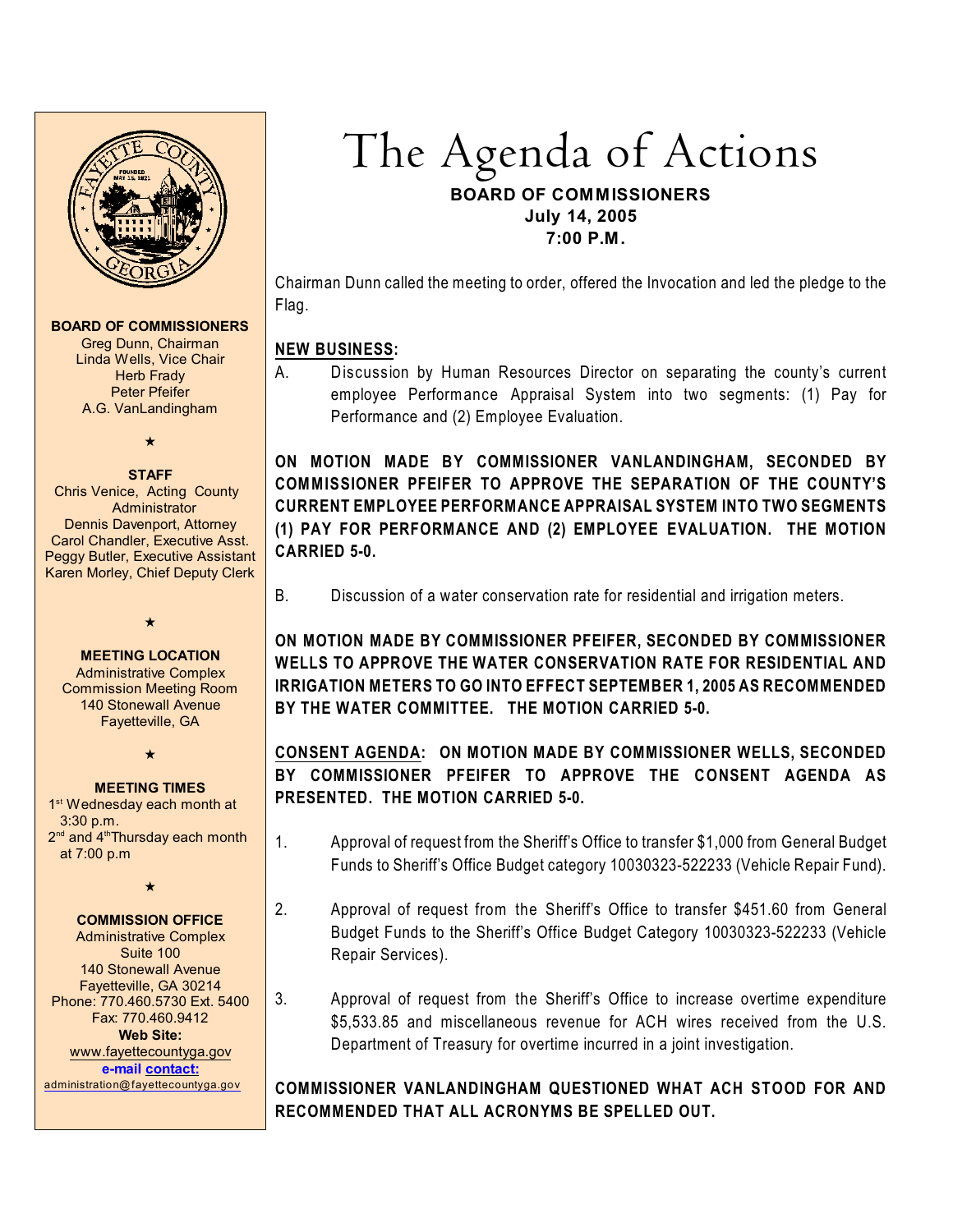## **Agenda of Actions July 14, 2005 Page 2**

- 4. Approval of request from Library Director Chris Snell to recognize donation from the Institute of Continuing Legal Education in Georgia in the amount of \$240 increasing revenue and other supplies expenditure.
- 5. Approval of recommendation from the Water Committee to award bid to Shockley Plumbing, Inc. in the amount of \$1,061,380 for the annual contract for waterline extensions.
- 6. Approval of a tax abatement request as recommended.
- 7. Approval of request from Chief Jack Krakeel to approve a grant in the amount of \$53,438 for the acquisition of web EOC software and hardware through the Office of Homeland Security.
- 8. Approval of minutes for Board of Commissioners meeting held on June 23, 2005.

### **PUBLIC COMMENT:**

Members of the public are allowed up to five minutes each to address the Board on issues of concern other than those items which are on this evening's agenda.

#### **NONE.**

#### **STAFF REPORTS:**

**INVOICE FROM WEBB, LINDSEY & WADE, ATTORNEYS:** Assistant County Attorney Dennis Davenport asked for the Board's consideration as to payment of a bill in the amount of \$322 from the law firm of Webb, Lindsey & Wade. He said this bill had been received by the Finance Department and was for services incurred by the Tax Commissioner's Office for legal representation. He said the reason he was bringing this to the Board was because the Board of Commissioners was the Board which authorizes payment for legal representation for all county officers.

Commissioner Wells interjected that the policy was that prior commitments needed approval and she recommended denial. She said legal council was available and chosen not to be utilized.

**ON MOTION MADE BY COMMISSIONER WELLS, SECONDED BY COMMISSIONER PFEIFER TO DENY PAYMENT OF A BILL RECEIVED BY THE FINANCE DEPARTMENT FROM THE LAW FIRM OF WEBB, LINDSEY & WADE IN THE AMOUNT OF \$322 FOR SERVICES INCURRED BY THE TAX COMMISSIONER'S OFFICE FOR LEGAL REPRESENTATION. THE MOTION CARRIED 5-0.** 

**EXECUTIVE SESSION:** Attorney Dennis Davenport requested an executive session to discuss one real estate acquisition and two legal matters.

**COMMISSIONER FRADY:** Commissioner Frady said he had received a letter from a citizen in Peachtree City expressing concern over the increase in property taxes year after year. He discussed several other States and Counties who have put a cap on their property taxes.